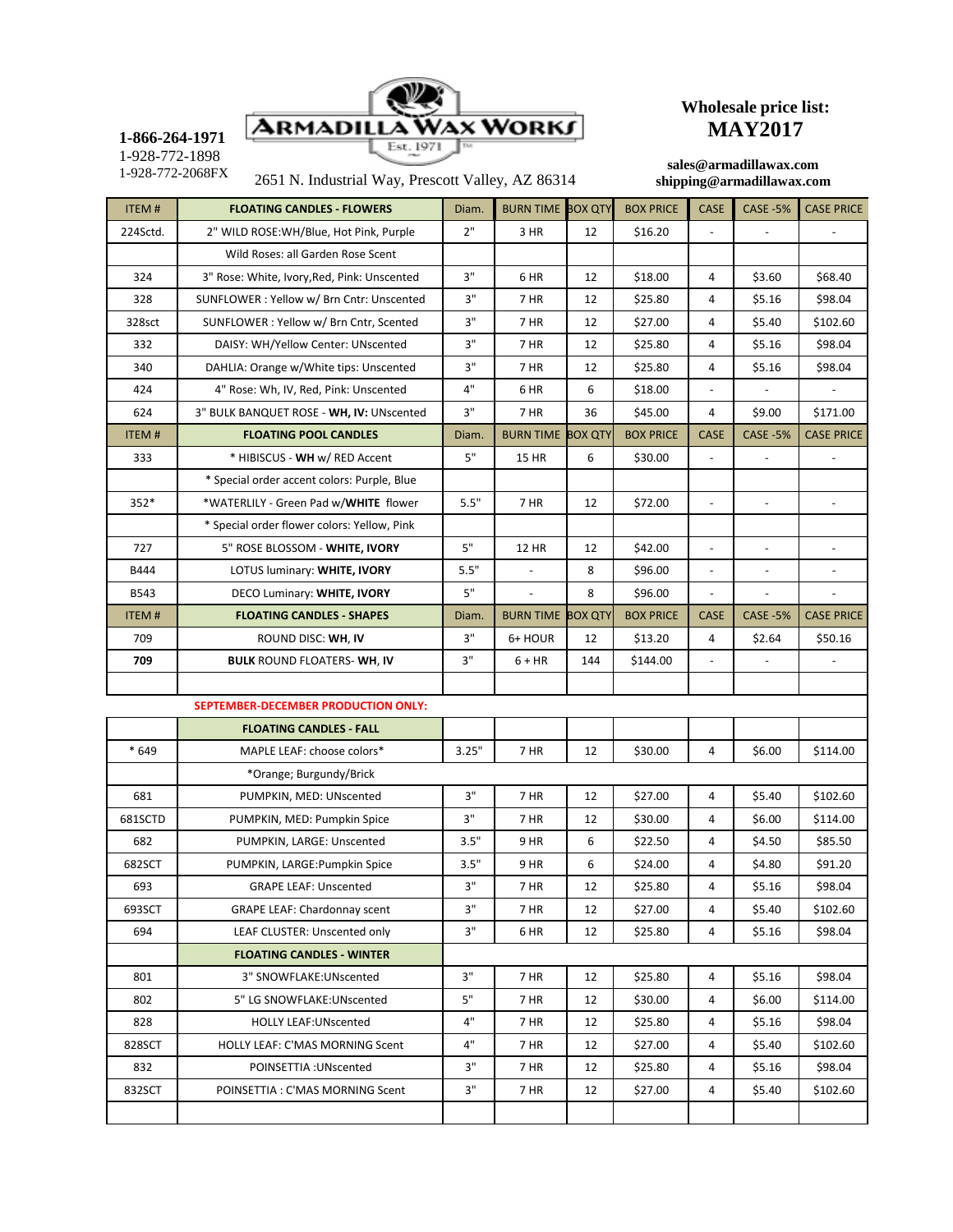| $May-17$     | <b>DOUBLE FRAGRANCE</b>      | <b>15 HOUR VOTIVES</b> | <b>WAX POTPOURRI</b> | 3x3" PILLARS        | <b>3X6" PILLARS</b> |
|--------------|------------------------------|------------------------|----------------------|---------------------|---------------------|
|              | Not available just now       | #160 VOTIVES           | #112 POTPOURRI       | #10033 D.F.         | #10036 D.F.         |
| $\ast$       | Coming soon.                 | \$18.00 BOX/18         | \$11.50 BAG/1LB.     | 3"X3" BOX/6 \$39.60 | 3"X6" BOX/6 \$57.00 |
| AC           | <b>APPLE CRISP</b>           |                        |                      |                     |                     |
| BAY          | <b>BAYBERRY</b>              |                        |                      |                     |                     |
| CC           | <b>CANDY CANE</b>            |                        |                      |                     |                     |
| CCO          | <b>CANDY CORN</b>            |                        |                      |                     |                     |
| <b>CIN</b>   | CINNAMON                     |                        |                      |                     |                     |
| CCO          | CARAMEL COFFEE               |                        |                      |                     |                     |
| EU           | <b>EUCALYPTUS</b>            |                        |                      |                     |                     |
| <b>FR</b>    | <b>FRANKINCENSE</b>          |                        |                      |                     |                     |
| GAR          | <b>GARDENIA</b>              |                        |                      |                     |                     |
| GR           | <b>GARDEN ROSE</b>           |                        |                      |                     |                     |
| GB           | GINGERBREAD                  |                        |                      |                     |                     |
| HD           | <b>HONEYDEW</b>              |                        |                      |                     |                     |
| JF           | JASMINE FLOWER               |                        |                      |                     |                     |
| LD           | <b>LEMON DROP</b>            |                        |                      |                     |                     |
| MB           | MIDNIGHT BLOOM               |                        |                      |                     |                     |
| <b>MTL</b>   | MinTea & LAVENDER            |                        |                      |                     |                     |
| LC           | <b>LILAC</b>                 |                        |                      |                     |                     |
| OM*          | ORANGE MARMALADE             |                        |                      |                     |                     |
| <b>OS</b>    | <b>ORANGE SLICE</b>          |                        |                      |                     |                     |
| PL           | PATCHOULI & LILAC            |                        |                      |                     |                     |
| PN           | PEACH NECTAR                 |                        |                      |                     |                     |
| PP           | PONDEROSA PINE               |                        |                      |                     |                     |
| PL           | <b>PUMPKIN LATTE</b>         |                        |                      |                     |                     |
| <b>RR</b>    | <b>RUM RAISIN</b>            |                        |                      |                     |                     |
| SW           | SANDALWOOD                   |                        |                      |                     |                     |
| SN           | <b>SNOWY NIGHT</b>           |                        |                      |                     |                     |
| SPS          | SWEET PEA AND SAGE           |                        |                      |                     |                     |
| VAN          | VANILLA CREAM*               |                        |                      |                     |                     |
|              |                              |                        |                      |                     |                     |
|              | <b>ARTISAN CANDLES</b>       |                        |                      |                     |                     |
| <b>ITEM#</b> |                              | <b>SIZE</b>            | <b>BURN TIME</b>     | BOX QTY.            | <b>BOX PRICE</b>    |
|              | <b>Ponderosa Pine Scent:</b> |                        |                      |                     |                     |
| 530          | Pine CONES                   | $5"$                   | 60 HR                | 6                   | \$42.00             |
| 532          | Large Pine CONES             | 7"                     | 85 HR                | $\overline{2}$      | \$30.00             |
|              | <b>Snowy Night Scent:</b>    |                        |                      |                     |                     |
| $800*$       | Sm SNOWRALLS*                | 2"                     | 30 HR                | $\mathsf{f}$        | 530.00              |

|      | <b>SHOWY INSHESCHILL</b>    |      |              |   |         |
|------|-----------------------------|------|--------------|---|---------|
| 809* | Sm.SNOWBALLS*               | 3"   | 30 HR        | h | \$30.00 |
| 810* | LG. SNOWBALL*               | 6"   | 60 HR        |   | \$18.00 |
|      | <b>Cinnamon Roll Scent:</b> |      |              |   |         |
| 677* | <b>CINNAMON ROLL*</b>       | 4.5" | 30 HR        | 6 | \$36.00 |
|      | Unscented:                  |      |              |   |         |
| 202  | MED. CACTUS CANDLE          | ٦"   | <b>18 HR</b> | h | \$45.00 |
| 203  | LG. CACTUS CANDLE           | 5.5" | 40 HR        | 4 | \$48.00 |
|      | *Fall only                  |      |              |   |         |